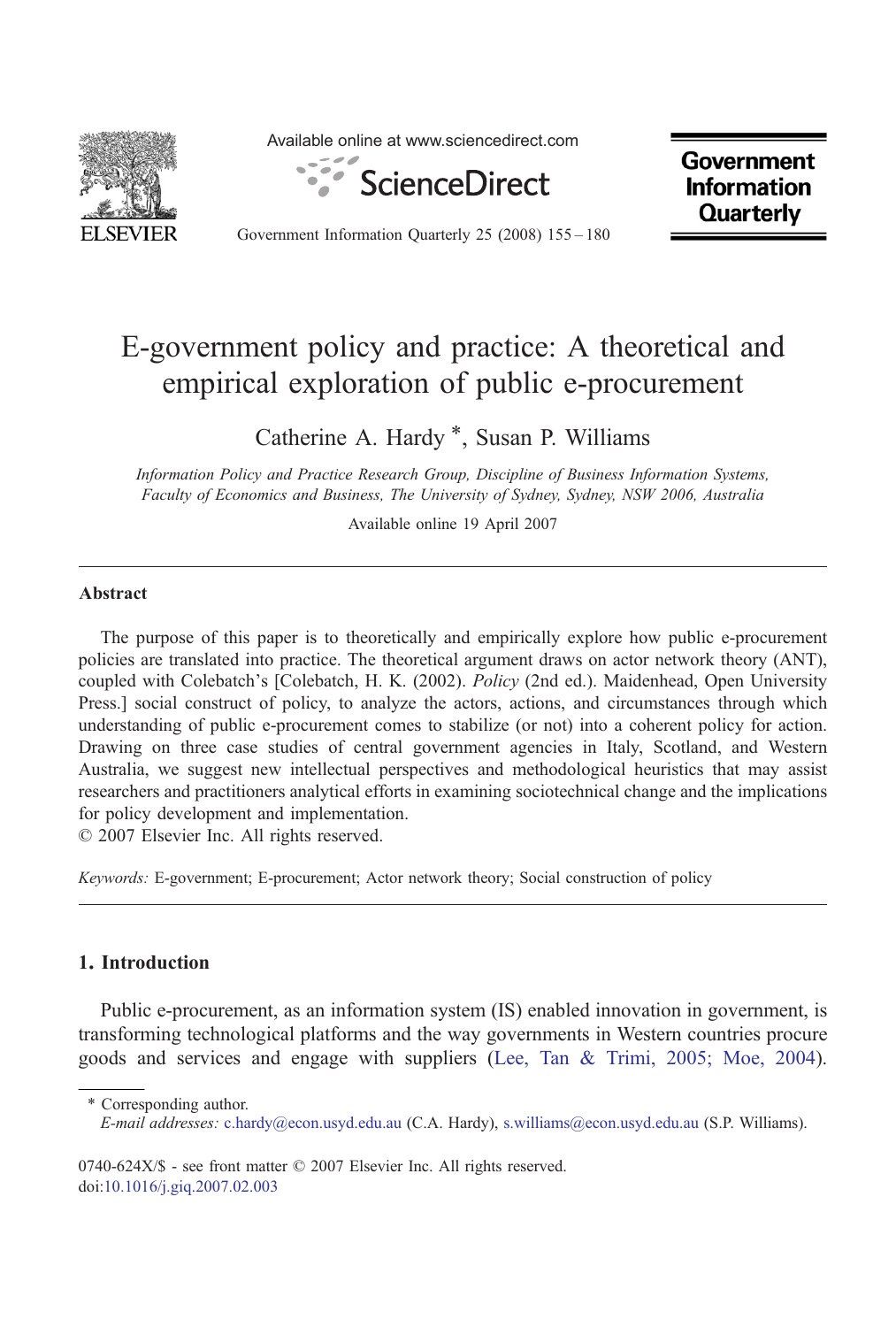Leveraging information technology to achieve better information, value for money, efficiencies, and maximize procurement effectiveness is widely documented with respect to both public and private sector contexts ([Moe, 2004; NASPO, 2005; Carayannis & Popescu,](#page--1-0) [2005; Roth, 2001; Presutti, 2003; Puschmann & Alt, 2005](#page--1-0)). However, while public eprocurement has similarities with the private sector, in terms of its focus on value, competitiveness, and accountability, it differs because of its social welfare implications ([Panayiotou, Gayialis & Tatsiopoulos, 2004\)](#page--1-0). Hence, public e-procurement has policy implications not only with respect to setting rules and standards that promote fairness, equity, and transparency in public contracting but also in advancing other government initiatives and policy goals such as economic development and information and communication technology (ICT) innovations [\(NASPO, 2005; Carayannis & Popescu, 2005](#page--1-0)).

The pace of technological change [\(Munir & Jones, 2004\)](#page--1-0), together with broader shifts in forms of governing generally in liberal democratic states [\(Dean & Henman, 2004](#page--1-0)), characterized by a trend towards the need for a wider range of participants in collective decision making processes in uncertain, and complex contexts, has created challenges in how efficiency is achieved, accountability maintained, and issues of equity addressed in the provision of public services [\(Stoker, 2006](#page--1-0)). This suggests that policy goals of IS enabled government innovations, such as public e-procurement, may be more amorphous, the delivery of which may rely on the coordination of heterogeneous actors within, and across organizational boundaries. Further, tensions and conflicts may arise with other policy areas because of competing objectives or priorities (such as economically efficient sourcing strategies vs regional development initiatives), changing political landscapes, and different information systems. This presents risks and raises uncertainties in terms of how some "sufficiently stable" understanding of public e-procurement is constructed upon which government policy, and potentially substantial expenditure will be based. Further, the goals articulated may bear little resemblance to what is happening in practice. This may raise the question that if the outcome differs significantly from the stated intentions whether there has been some "implementation failure" with the policy ([Colebatch, 2002](#page--1-0)). While policy may be clearly grounded in some conscious choice, its origins may exist in practice [\(Colebatch, 2002](#page--1-0)). Therefore, determining what business designs will deliver the greatest benefits and achieving desired goals in a prescribed timeframe may prove difficult.

These issues focus attention on the need for a policy approach that is sensitive to sociotechnical change. That is, to assist in understanding how we arrive at, and what events precede moments described as e-procurement policy implementation success, and the role of policy in shaping these moments. The current literature is limited in both its attention to and perspectives on public e-procurement policy. For example, it has been viewed as a driver in the design of the procurement process [\(Panayiotou et al., 2004](#page--1-0)), and as an implication arising from e-procurement use ([Chu, Hsiao & Chen, 2004](#page--1-0)) or "new information technology" to support the "delivery of an effective public procurement policy" ([Carayannis & Popescu, 2005\)](#page--1-0) taking an instrumental perspective of known desired objectives. The way in which policy may shape and be transformed in e-procurement practice is less visible yet critical in further developing theory about public e-procurement policy as well as to assist practice.